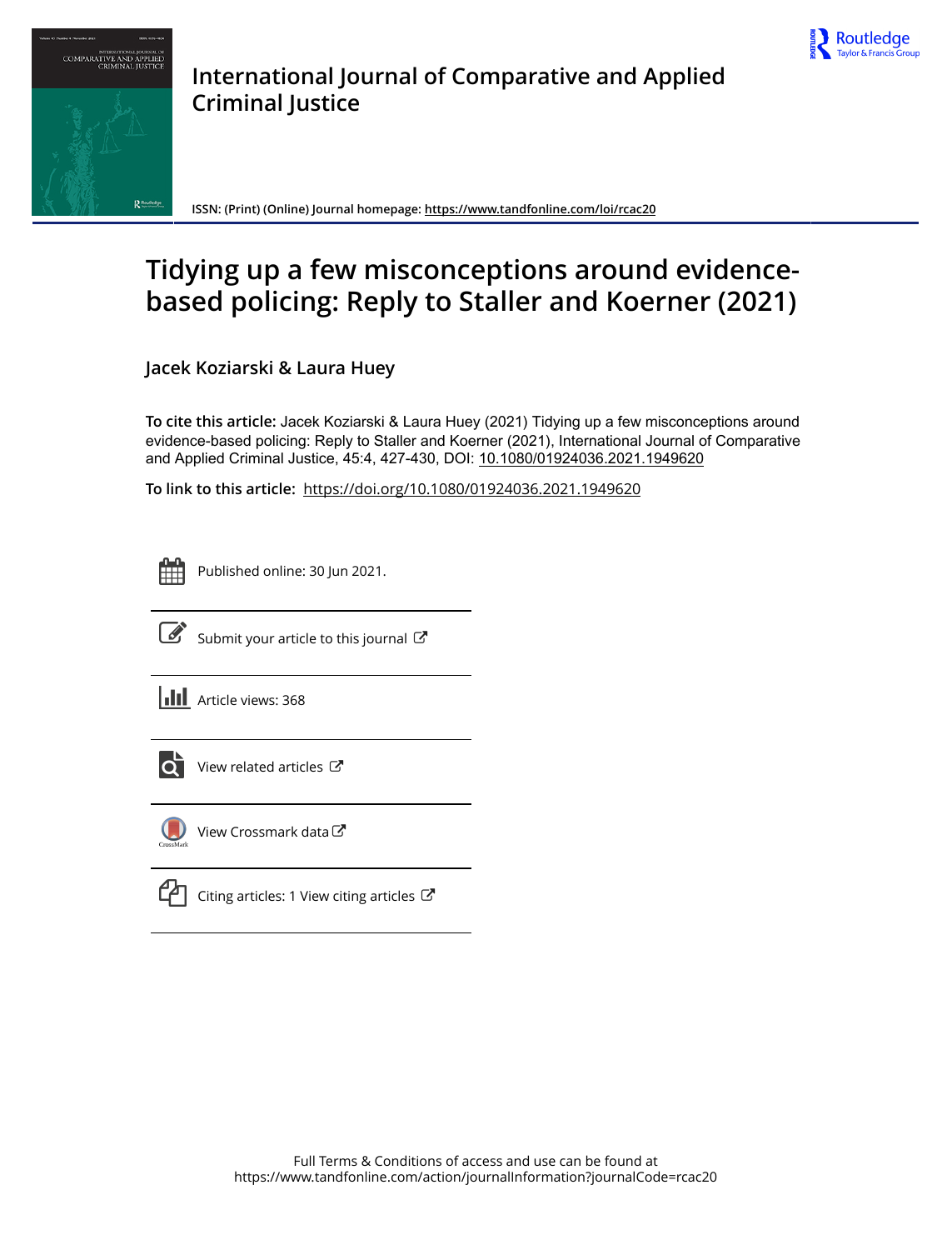

Check for updates

# **Tidying up a few misconceptions around evidence-based policing: Reply to Staller and Koerner (2021)**

Jacek Koziarski and Laura Huey

Department of Sociology, University of Western Ontario, London, Ontario, Canada

#### **ABSTRACT**

In this piece we reply to a commentary from Staller and Koerner on our work entitled, *#Defund or #Re-Fund? Re-Examining Bayley's Blueprint for Police Reform*. In short, we agree on the necessity of reflexivity within policing research and the area of evidence-based policing more specifically, but also see this reply as an opportunity to clarify some misconceptions around evidence-based policing and what it means to be "evidencebased." More specifically, we touch upon the flexibility of evidence-based policing to be implemented in tandem with other reform approaches, the value of experiential knowledge and qualitative methods within evidencebased policing, and the confounding of *evidence* and *evidence-based*. We conclude on the point of reflexivity and put out a call for follow-up studies that examine the implications of evaluated police practices.

#### **ARTICLE HISTORY**

Received 24 May 2021 Accepted 26 June 2021

#### **KEYWORDS**

Policing; reform; evidencebased policing; reflexivity

<span id="page-1-0"></span>We would like to thank Staller and Koerner ([2021\)](#page-4-0) for not only reading our work entitled, *#Defund or #Re-Fund? Re-Examining Bayley's Blueprint for Police Reform* (Koziarski & Huey, [2021\)](#page-4-1), but for engaging with it as well. While we do indeed agree with them on the importance of reflexivity within policing, we believe that Staller and Koerner's ([2021](#page-4-0)) comment also provides us with the opportunity to address some misconceptions around evidence-based policing and what it means to be "evidence-based." As such, the present reply will be structured as follows. First, we will briefly touch upon what we believe to be a slight misinterpretation of our work by Staller and Koerner [\(2021](#page-4-0)). Next, we will discuss and address misconceptions around evidence-based policing and then conclude on a point of agreement: the need for reflexivity within policing research and the arena of evidence-based policing more specifically.

<span id="page-1-1"></span>To begin, in their abstract Staller and Koerner [\(2021](#page-4-0)) write, "While we generally agree with the argument that police reform is an ongoing need of professional policing, we disagree that solely 'evidence-based policing' is the solution within this approach." While we do indeed make the case for evidence-based policing as having the best chance of generating meaningful, long-term change within policing – especially when you consider how complex the police mandate can be given the continual shifting of responsibility for a myriad of social issues onto the police – we did not state anywhere that evidence-based policing is *the sole* approach to much-needed police reform. In fact, we believe that evidence-based policing can be broadly applicable to any policing context, no matter the reform approach taken. If one were to, for example, defund a police service and shift funding towards upstream solutions as some have suggested, it would be pertinent to not only evaluate the impacts of upstream programmes relative their objectives, but also to consider effects on local crime and disorder. Has the footprint of the police been reduced in marginalised communities as some

**CONTACT** Jacek Koziarski Øjkoziars@uwo.ca **Department of Sociology, University of Western Ontario Room 5211, Social** Science Center, London, Ontario N6A 5C2 Canada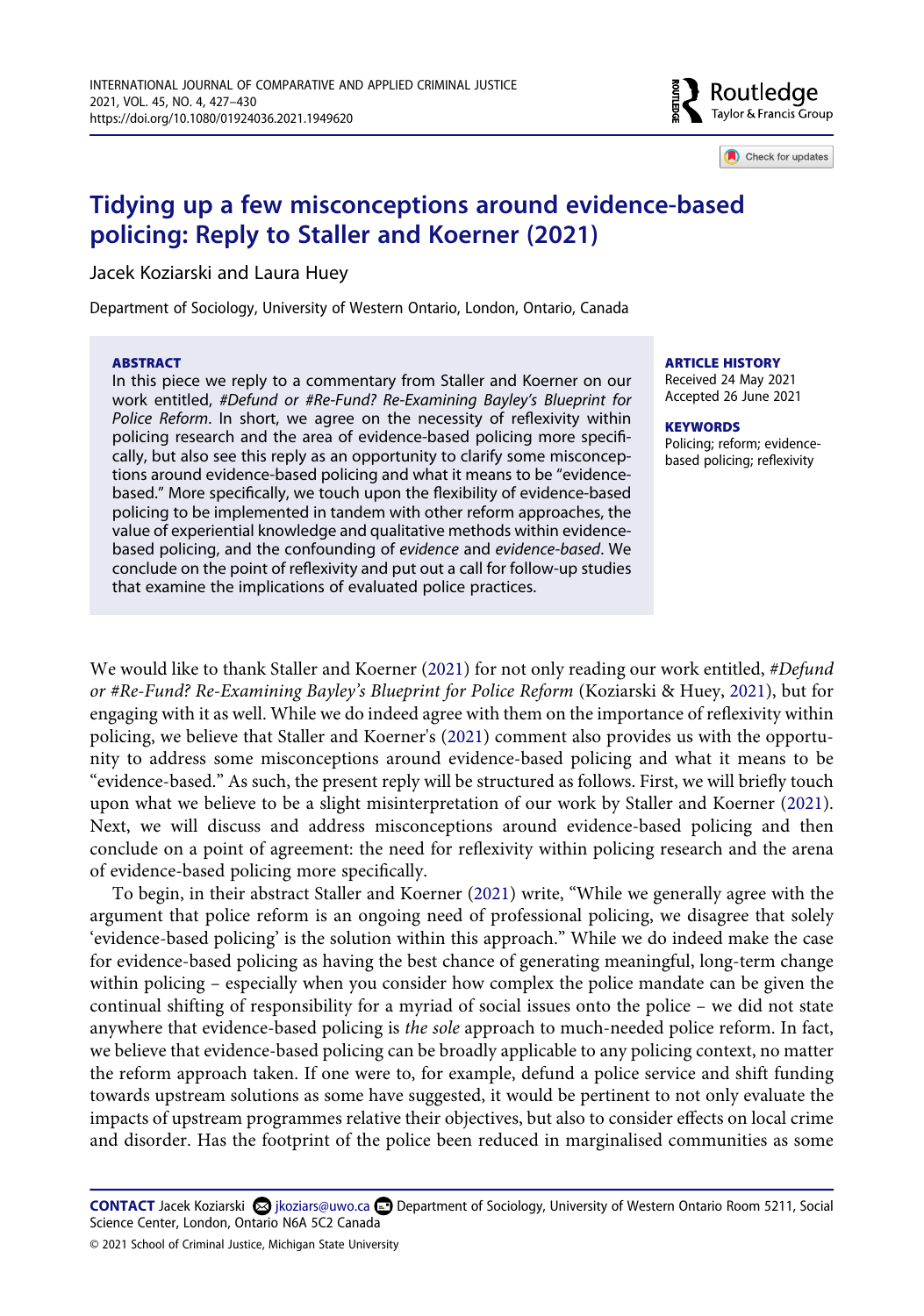have suggested? Have mental health calls to the police decreased? Have there been any consequences as a result of defunding the police? In any case, no matter the approach, science – and thus evidence-based policing – is an important piece to any police reform endeavour as it can help provide answers to vital questions over the short- and long-term.

<span id="page-2-5"></span>With respect to other misconceptions around evidence-based policing, there are a few things that we would like to address on this front. The first relates to the matter of "craft," or experiential, knowledge. More specifically, Staller and Koerner [\(2021](#page-4-0)) quote us directly on the fact that evidencebased policing is meant to "replace experience, institution, and craft-based thinking that is often used as the central – if not only – tool in contemporary police decision-making" (as cited in Koziarski & Huey, [2021,](#page-4-1) p. 7) in order to make a point on epistemological and ontological hegemony. They, however, ignore our point later in that same paragraph that states the objective of evidence-based policing *is not* to completely omit these sources of knowledge. Indeed, many agree that experiential knowledge is a key piece of the evidence-based policing puzzle (Ratcliffe, [2014](#page-4-2)), and thus more closely aligns with the progressive approach to evidence-based practice outlined in the very source cited by Staller and Koerner ([2021\)](#page-4-0) to make the point about hegemonic epistemology and ontology (Petr & Walter, [2009](#page-4-3)). A further hole in the epistemological and ontological hegemony argument is that many evidence-based policing scholars recognise the importance of both qualitative and quantitative methods (Mitchell, [2018\)](#page-4-4), which is another point made by Petr and Walter [\(2009\)](#page-4-3). Under the evidence-based policing paradigm – and indeed within scientific inquiry more generally – they have different purposes: quantitative methods allow us to determine *what* works (or does not), whereas qualitative methods provide insight on *why* something worked (or did not).

<span id="page-2-6"></span><span id="page-2-4"></span><span id="page-2-3"></span><span id="page-2-2"></span><span id="page-2-1"></span><span id="page-2-0"></span>Yet another misconception we would like to address here is the confounding of *evidence* and *evidence-based*. In their argument for reflexivity, Staller and Koerner [\(2021](#page-4-0)) cite a study that examines the "Tueller drill," also known as the "21-foot rule" to adjust for the reactionary gap between officer and subject in situations where the subject may have a deadly weapon (Sandel et al., [2020](#page-4-5)). While Staller and Koerner [\(2021](#page-4-0)) correctly point to this study as *evidence* that the 21-foot rule is an ineffective distance for officers to draw and fire their weapon at a charging subject but officer survival may increase if they are moving while shooting – evidence which we note is welcome given the largely anecdotal nature on which this "rule" has been based on for many decades (Sandel et al., [2020\)](#page-4-5) – we must stress here that even though there may be *evidence* in support of a particular practice, engaging in said practice does not mean that one is engaging in an *evidence-based* practice. The reason for this is two-fold. First, there are both qualitative (Huey et al., [2021](#page-4-6)) and quantitative (Farrington et al., [2002](#page-4-7)) hierarchies for empirical evidence. Indeed, some may criticise these hierarchies as contributing to epistemological and ontological hegemony, but the scientific reality is that there are some methods which bring us closer to understanding a phenomenon than others. This is vitally important because we can all envision a scenario in which a practitioner comes across the findings of a poorly designed cross-sectional study that provides *evidence* that *X* has an impact on *Y*, puts *X* into practice, and claims they are being "evidence-based." This is, of course, simply not the case as the study design may not be sound enough to indeed determine that *X* has an impact on *Y*. A second, but related factor which differentiates *evidence* from *evidence-based* are the scientific concepts of replication and reproduction. That is, in order for a practice to become evidence-based, the findings must be replicated and/or reproduced outside of the original scientific investigation (Greenhalgh, [1996;](#page-4-8) Huey & Bennell, [2017\)](#page-4-9). With each replication/reproduction preformed that confirms the findings of the original study, not only does our certainty around the effectiveness of the intervention (policy, practice, etc.) in question become more certain, but we build a *base* of evidence as well. In this sense, evidence-based policing is not merely about "producing the evidence justifying certain policing approaches" as Staller and Koerner [\(2021\)](#page-4-0) suggest. Instead, it is about putting policing under the microscope of scientific scrutiny in order to examine whether practices or policies are achieving their intended objectives and if there are any adverse effects. In fact, the reason we discuss the practices of hot spots policing, problem-oriented policing, and pulling-levers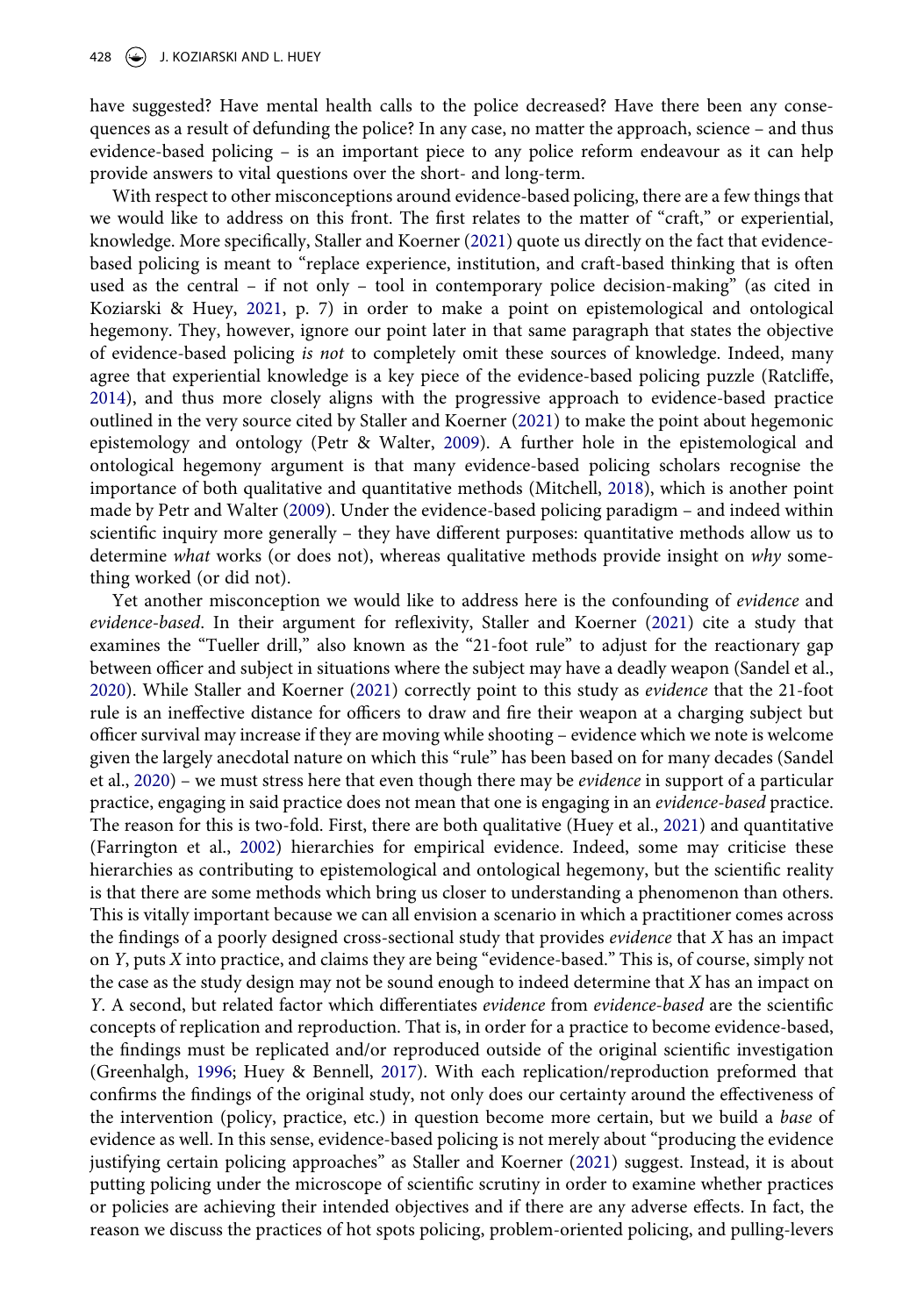policing (otherwise known as focused deterrence) in our original piece is because they are the only policing practices that can be currently considered as being "evidence-based." That is, these particular practices have not only been rigorously evaluated, but findings that these approaches are effective at reducing crime have been replicated countless times. The most recent systematic review of hot spots policing by Braga et al. [\(2019](#page-4-10)), for example, included 65 studies.

<span id="page-3-0"></span>As an aside, we do wish to express some concern over how Staller and Koerner ([2021](#page-4-0)) discuss these particular practices within their comment. While we do indeed acknowledge their point is to account for the "bigger picture" under the guise of reflexivity, it is inappropriate to seemingly hot swap measured study outcomes – or as Staller and Koerner ([2021](#page-4-0)) put it, reference points – for outcomes that were not explicitly measured. In other words, the outcome of interest for most existing studies on hot spots policing and the other practices discussed is crime reduction, not "working towards a fair and social society." Practices such as hot spots policing may in fact be welcome in communities that are ravaged by high rates of violence and can have few detrimental impacts if implemented properly. We note that the two studies cited by Staller and Koerner [\(2021\)](#page-4-0) that supposedly provide insight into the harm caused by these particular practices are in fact unrelated – one of which discusses predictive policing (Browning & Arrigo, [2021\)](#page-4-11) and the other implicit bias (Spencer et al., [2016](#page-4-12)). We also observe that studies which have explicitly examined the potential consequences of hot spots policing find little-to-no evidence of backfire or detrimental effects (Weisburd et al., [2011](#page-4-13); Ratcliffe et al., [2015;](#page-4-14) Weisburd, [2016](#page-4-15); Kochel & Weisburd, [2017\)](#page-4-16).

<span id="page-3-5"></span><span id="page-3-4"></span><span id="page-3-2"></span><span id="page-3-1"></span>Finally, to conclude on a point of agreement: reflexivity. As a scientific endeavour, we view evidence-based policing as already encompassing reflexivity and not as two separate entities as Staller and Koerner ([2021\)](#page-4-0) posit. Nonetheless, we do agree that more can be done with respect to reflexivity when it comes to training, workshops, and knowledge dissemination around policing research and evidence-based policing more specifically. Indeed, given that crime reduction and prevention is on the top of the priority list for many police leaders, we see how evidence-based policing can be employed in practice with a very narrow objective and little regard for any implications. It is, therefore, important to teach police practitioners not only about science and evidence-based policing, but the "bigger picture" so-to-speak. Furthermore, we also stress the importance for more research that examines other areas of police practice. That is, as others have noted, evidence-based policing, to-date, has largely been focused on frontline crime reduction approaches to the detriment of other areas of policing that are in dire need of research (Telep, [2016;](#page-4-17) Koziarski & Lee, [2020](#page-4-18)). However, beyond this, we also need to have follow-up research that examines the broader implications of evaluated practices. Doing so can provide insight into the "bigger picture" and encourage police practitioners to think about the broader impacts of their work.

### <span id="page-3-6"></span><span id="page-3-3"></span>**Notes on contributors**

*Jacek Koziarski* is a PhD Candidate in the Sociology Department at the University of Western Ontario, Managing Editor of Police Practice and Research, a Research Associate for the Canadian Society of Evidence-Based Policing, a Research Fellow with the Saskatoon Police Service, and an Independent Research Consultant. Jacek's research centers on various aspects of policing, with a particular focus on police interactions with persons with perceived mental illness (PwPMI). Another line of inquiry for his work centers around examining the spatial and temporal patterns of both crime and non-crime-related issues (e.g., police-PwPMI interactions, missing persons, etc.).

*Dr. Laura Huey* is Professor of Sociology at the University of Western Ontario, Editor of Police Practice & Research, Chair of the Working Group on Mental Health and Policing of the Royal Society of Canada, Vice Chair of the American Society of Criminologists' Division of Policing and the former Executive Director of the Canadian Society of Evidence Based Policing. She is also a member of the College of New Scholars, Artists and Scientists of the Royal Society of Canada and a Senior Research Fellow with the National Police Foundation.